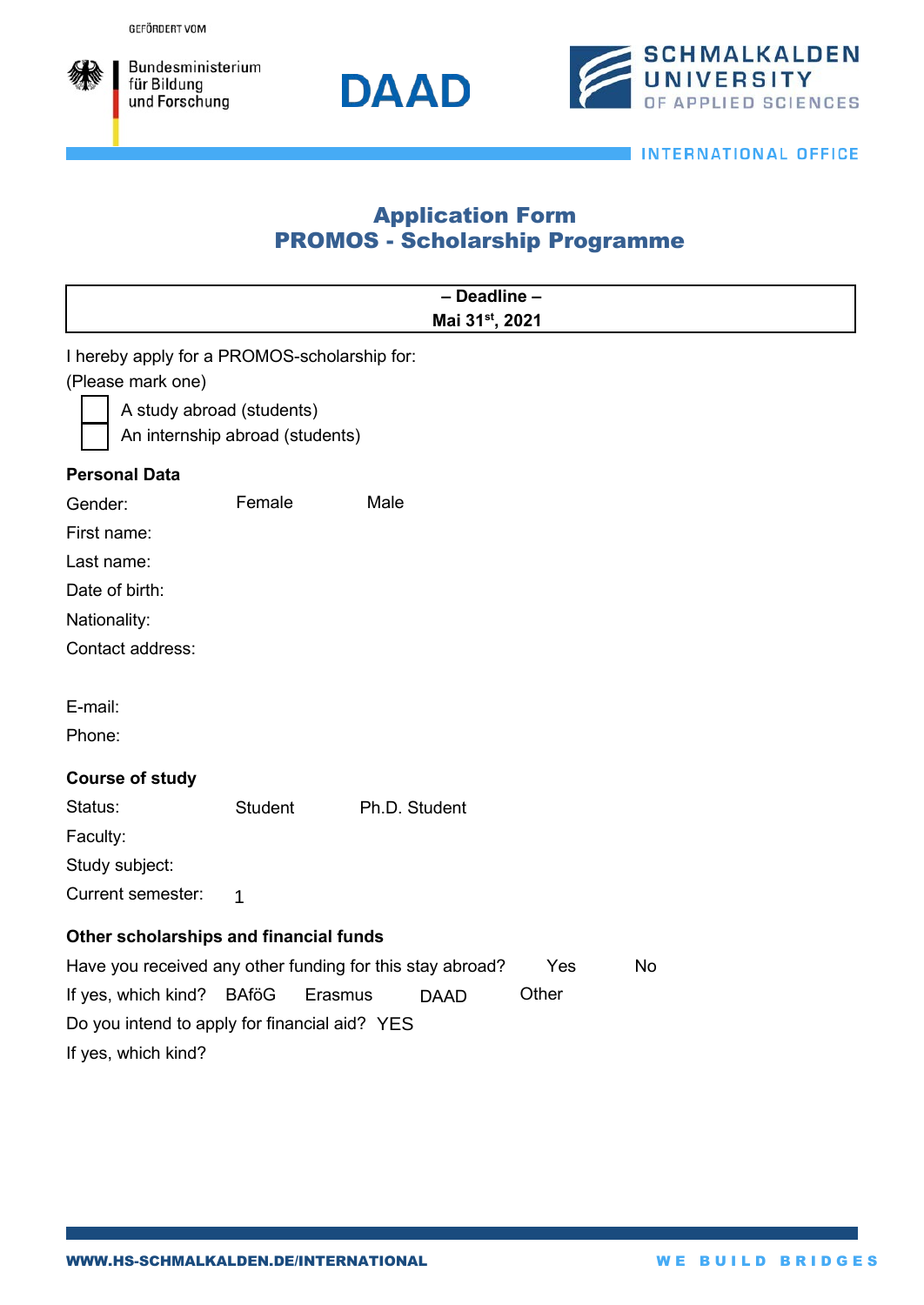## **Information about your stay abroad**

Destination Country: Duration of stay (DD/MM/YY–DD/MM/YY): Host university/internship: For remuneration of the internship, specify the amount (monthly): EUR

## **Motivation**

Objective / relevance of the stay in relation to the previous / further studies:

Short description of the study / internship project:

Professional / linguistic preparation for the international project: